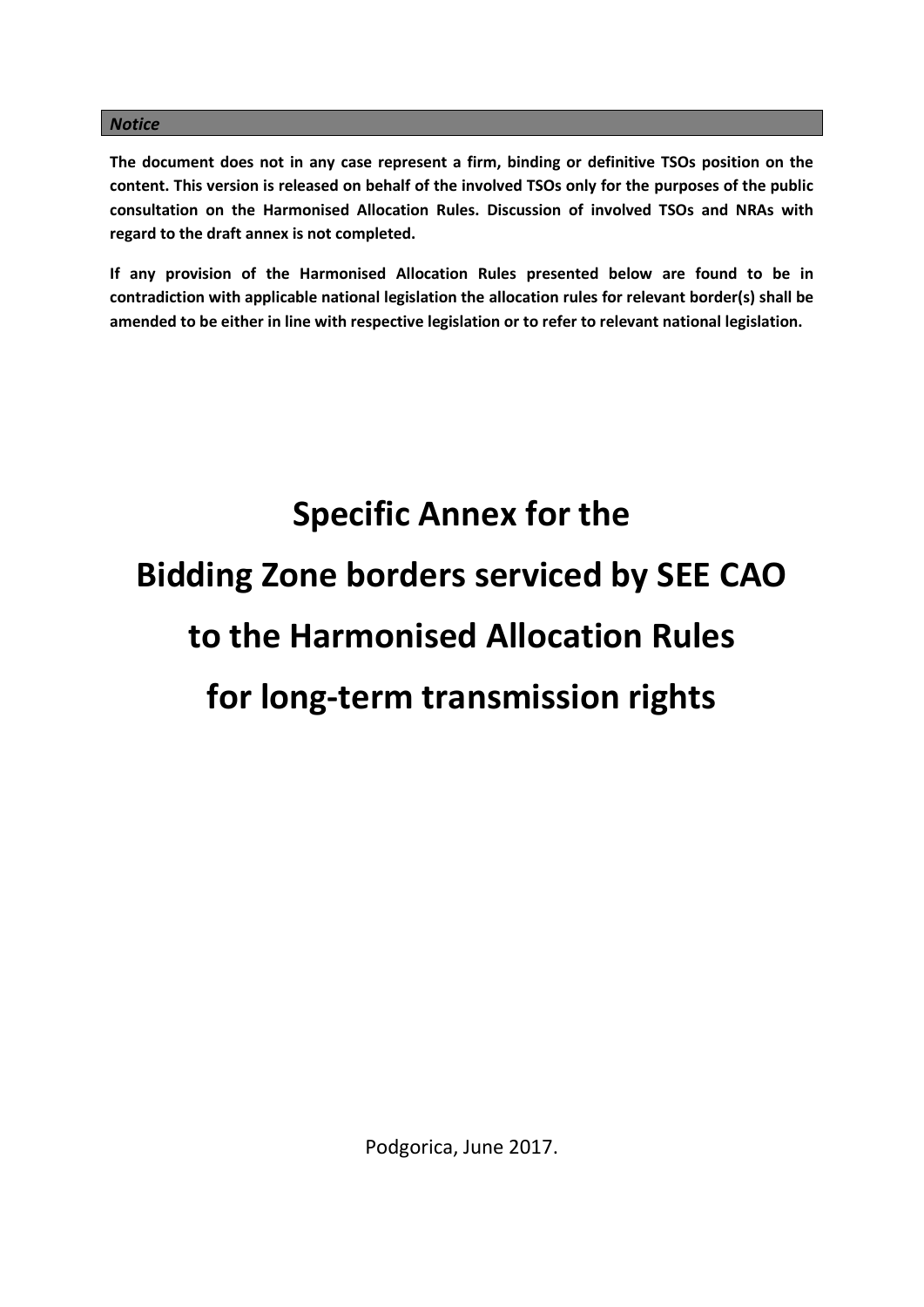# **CHAPTER 1**

# **General Provisions**

#### *Article 1* **Subject-matter and scope**

- 1. This Annex to the harmonised allocation rules for long-term transmission rights on European Union level (hereafter referred to as "HAR") is related to the Article 51 of Commission Regulation (EU) 2016/1719 establishing a guideline on Forward Capacity Allocation (hereafter referred to as the "FCA Regulation") that is not directly applicable to the Bidding Zone borders outside of the European Union (hereafter referred to as "EU"). The purpose of this Annex to the HAR (hereafter referred to as the "Annex") is to include the HAR (as amended by this Annex) into the operation of the Allocation Platform. Unless otherwise expressly set out in this Annex, the provisions of this Annex equally apply to the Bidding Zone borders defined in Appendix 1 of this Annex.
- 2. The activities of the Allocation Platform cover jurisdictions where TSOs from the European Union, TSOs from contracting parties of the Energy Community Treaty and from one or more other countries. References to TSO or Transmission System Operator therefore include references to EU TSOs, transmission system operators from contracting parties of the Energy Community Treaty as well as transmission system operators from any other country for which services are provided by the Allocation Platform, and NRA or National Regulatory Authority include references to NRAs of the European Union, or NRAs from contracting parties of the Energy Community Treaty, or regulators of other countries which have jurisdiction over the relevant TSO or the Allocation Platform.
- 3. In accordance with Article 4 (*Regional specificities*) of the HAR, regional or border specificities may be introduced for one or more Bidding Zone borders.
- 4. For Bidding Zone borders (defined in Appendix 1 to this Annex), specific rules outlined below and further elaborated in this Annex shall apply in derogation of relevant parts of the HAR:
	- (a) Recitals to the HAR;
	- (b) for the designation of the Allocation Platform (Chapter 1, Article 3);
	- (c) for "*Requirements and process for participation in Auctions and Transfer*" (Chapter 2) with regard to "*Submission of information*" (Article 9), "*Dedicated Business Account*" (Article 12) and "*Regulatory and legal requirements*" (Article 18);
	- (d) for "*Collaterals*" (Chapter 3) with regard to "*Form of cash deposit*" (Article 20) and "*Form of Bank Guarantee*" (Article 21);
	- (e) for "*Return of Long Term Transmission Rights*" (Chapter 5) with regard to "*Process of the return*" (Article 39);
	- (f) for "*Transfer of Long Term Transmission Rights*" (Chapter 6) with regard to "*Process of the transfer*" (Article 42);
	- (g) for "*Use and remuneration of Long Term Transmission Rights*" (Chapter 7) with regard to the "*Nomination of Physical Transmission Rights*" (Article 46);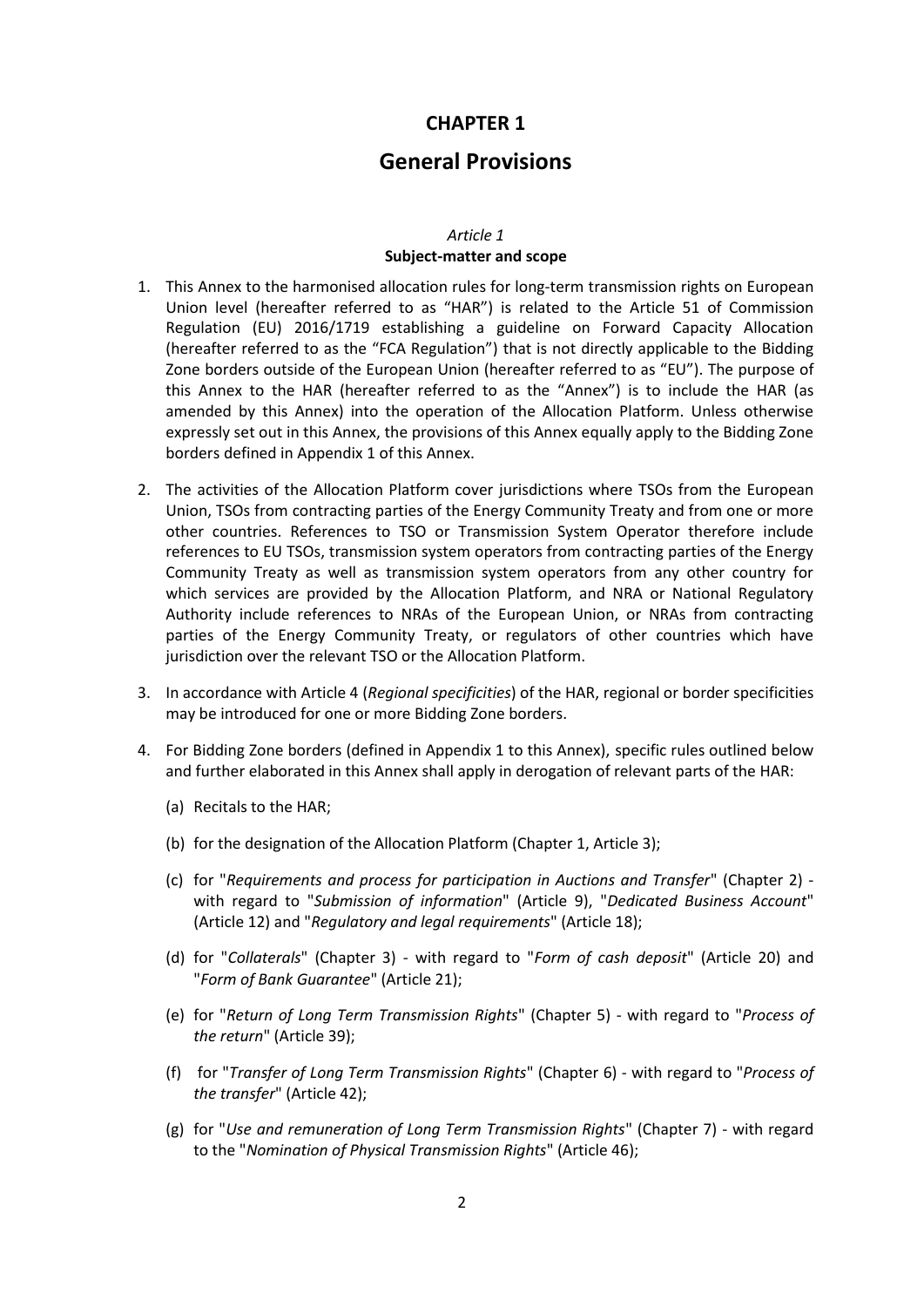- (h) the curtailment process and curtailment compensation rules (Chapter 9) with regard to "*Triggering events and consequences of curtailment on Long Term Transmission Rights*" (Article 56) "*Day Ahead Firmness deadline*" (Article 58), "*Compensation for curtailments to ensure operation remains within Operational Security Limits before the Day Ahead Firmness Deadline*" (Article 59), "*Reimbursement for curtailments due to Force Majeure before the Day Ahead Firmness Deadline*" (Article 60) and "*Reimbursement or compensation for curtailments due to Force Majeure or emergency situation after the Day Ahead Firmness Deadline*" (Article 61);
- (i) for the "*Invoicing and payment*" (Chapter 10) with regard to "*Invoicing and payment conditions*" (Article 65); and
- (j) for the "*Miscellaneous*" (Chapter 11) with regard to "*Governing law*" (Article 77).
- 5. Wherever the HAR contains reference to the above mentioned parts, the rules described in this Annex shall be considered accordingly with regard to the Bidding Zone borders (as defined in Appendix 1 to this Annex), in particular, but without limiting, wherever the HAR contain references to Article 58, Article 59, Article 60 and/or Article 61, they are replaced by compensation rules listed in this Annex. If there is an inconsistency between any of the provisions in the main body of the HAR and this Annex, the provisions in this Annex shall prevail.
- 6. The capitalized terms used in this Annex are defined in the HAR to which this Annex is attached unless otherwise specified below:

**Business Account** means a dedicated deposit account opened by the Allocation Platform at the financial institution selected by the Allocation Platform in the name of the Allocation Platform, which may not be used for payments by the Registered Participant;

**SEE CAO** means Coordinated Auction Office in South East Europe d.o.o. Podgorica; Montenegro.

#### *Article 2* **Effective date and application**

- 1. This Annex is effective at the date of entry into force of the HAR, subject to an approval of relevant national regulatory authorities of the HAR and this Annex. This Annex may be reviewed upon request of the relevant national regulatory authority(ies). In case this Annex needs to be amended based on a decision of the relevant national regulatory authority(ies), Article 68 (*Duration and amendment of Allocation Rules*) of the HAR shall apply.
- 2. List of Bidding Zone borders (Appendix 1) to which the HAR and Annex apply including information on type of allocated Long Term Transmission Rights may be amended or supplemented in accordance with the provisions relating to the amendment of the HAR, provided that where for the amendment of this list the approval of one or more NRAs is/are required.
- 3. For the purpose of incorporating the amendment or supplement, only the approval of an NRA that has jurisdiction over the relevant TSO whose Bidding Zone border is amended or added, shall be required to be consulted or shall be asked for approval, as applicable.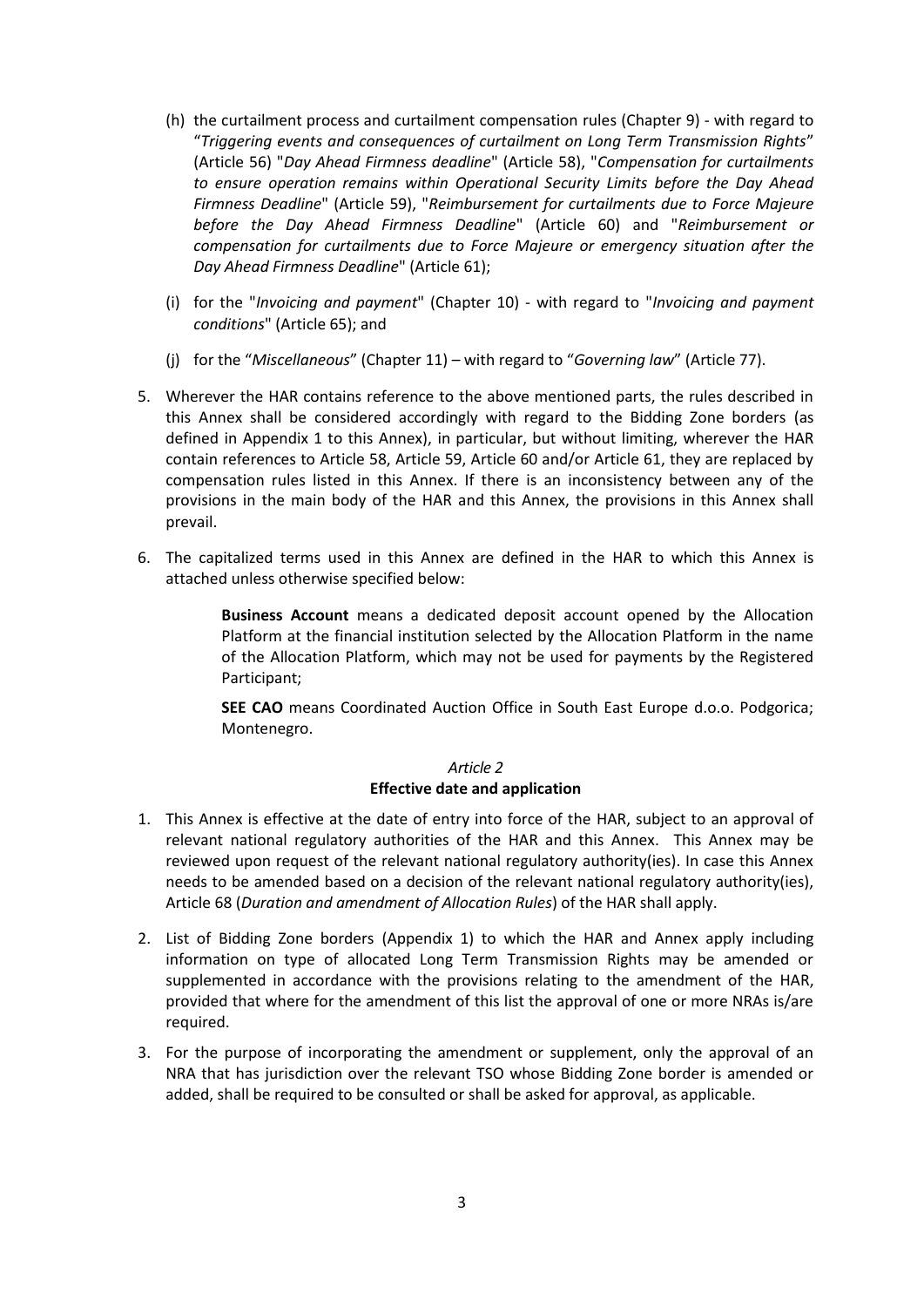# **CHAPTER 2**

# **Amendments to the HAR**

#### *Article 3* **Recitals**

#### Recitals in the HAR shall apply to all TSOs, however, in relation to TSOs that are not from the European Union, they apply mutatis mutandis.

# *Article 4*

# **Allocation Platform**

Article 3 (*Allocation Platform*) of the HAR shall be amended as follows:

- 1. paragraph 1 shall read: "1. The Allocation Platform shall undertake the allocation functions in accordance with these Allocation Rules, applicable European Union legislation or applicable legal acts of the Energy Community, and/or applicable national legislation of one or more of the Bidding Zone border countries."; and
- 2. new paragraph 4 shall be added, as follows: "4. The Allocation Platform on the Bidding Zone borders (listed in Appendix 1 to this Annex) shall be SEE CAO.".

#### *Article 5* **Submission of information**

Article 9(1) (*Submission of information*) of the HAR shall be amended as follows:

1. paragraph (b) shall read: "(b) if the market participant is a legal person, business registration number, name of legal representative and an extract of the registration of the market participant in the commercial register of the competent authority;" and

2. paragraph (d) shall read: "(d) VAT and TAX registration number where applicable;".

#### *Article 6* **Dedicated Business Account**

Article 12 (*Dedicated Business Account*) of the HAR shall be amended to read as follows: "The market participant shall declare to the Allocation Platform whether it intends to use a dedicated Business Account for the purposes of depositing cash collaterals."

## *Article 7* **Regulatory and legal requirements**

Article 18 (*Regulatory and legal requirements*) of the HAR shall be amended to read as follows: "It is the responsibility of each market participant to ensure that it complies with national legislation, and where applicable, European Union legislation or legal acts of the Energy Community, including requirements of any relevant competent authority, and obtained all necessary authorizations in connection with its participation in Auctions or in transfer and the use of Long Term Transmission Rights.".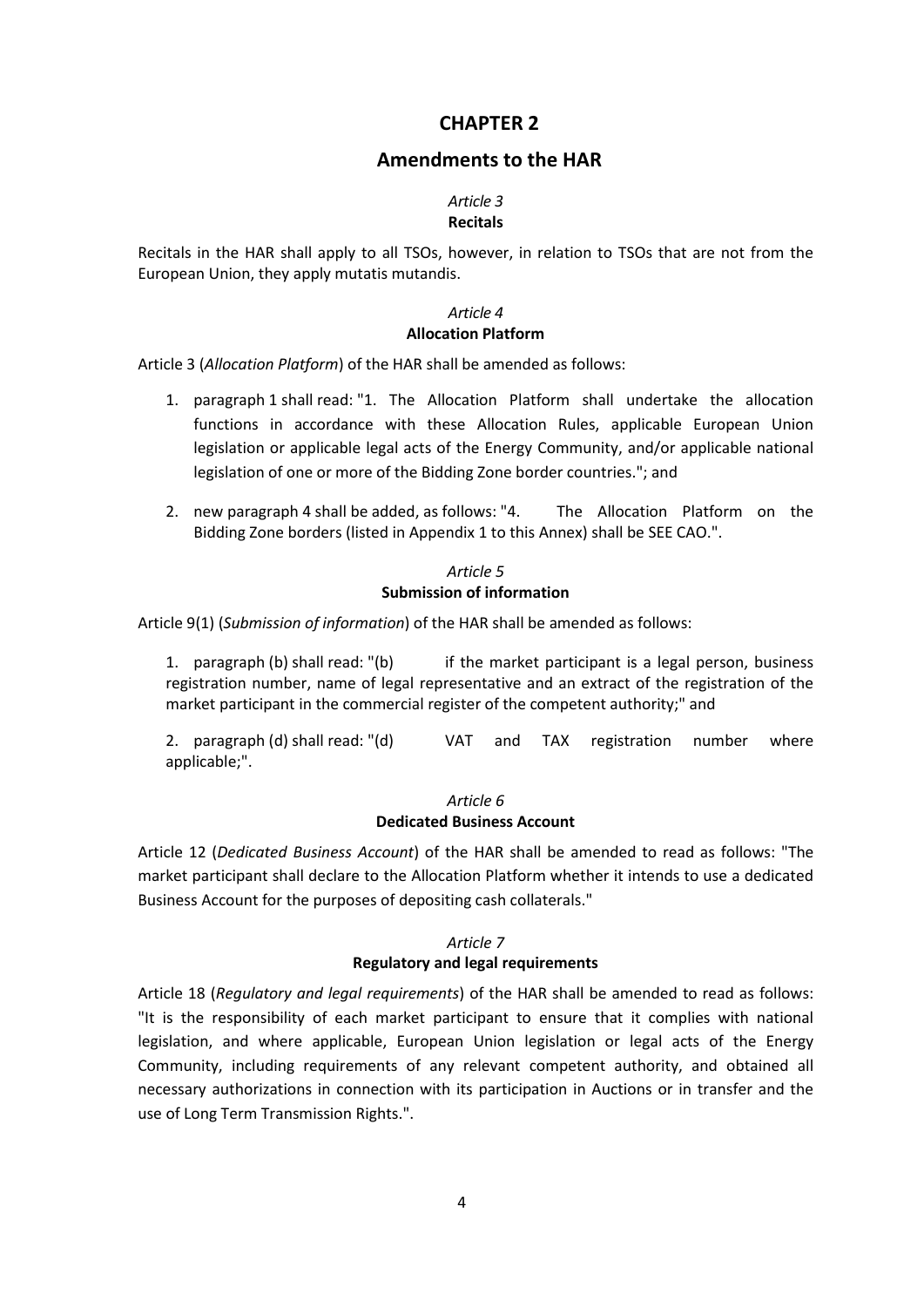# *Article 8* **Form of cash deposit**

Article 20(1) (*Form of cash deposit*) of the HAR shall be amended as follows:

1. paragraph (e) shall not apply.

## *Article 9* **Form of Bank Guarantee**

Article 21(1) (*Form of Bank Guarantee*) of the HAR shall be amended as follows:

- 1. paragraph (g) shall read: "(g) the bank issuing the Bank Guarantee shall be acceptable for the business bank of the Allocation Platform;" and
- 2. paragraph (h) shall read: "(h) the bank issuing the Bank Guarantee or the financial group it belongs to shall have a long term credit rating of not less than BBB- by Standard and Poor's Corporation, BBB- by Fitch or Baa3 by Moody's Investors Service Inc. If the issuing bank or the financial group, the issuing bank belongs to ceases to have the required long term credit rating, the Registered Participant shall within five (5) Working Days submit to the Allocation Platform a substitute Bank Guarantee by a bank complying with the required long term credit rating or replace the Bank Guarantee by deposit. If there are industry-wide downgrades of financial institutions, the Allocation Platform may investigate what the new standards are and, if deemed necessary, decrease the required rating for a limited period of time, informing TSOs, who shall then inform the relevant NRAs.".

#### *Article 10*

#### **Process of the return**

Article 39 (*Process of the return*) of the HAR shall be amended as follows:

- 1. paragraph 1 shall read: "1. Long Term Transmission Right holder(s) wishing to return their Long Term Transmission Rights shall send a notification directly via the Auction Tool to the Allocation Platform in line with the corresponding Information System Rules no later than the deadline specified in the provisional Auction Specification for the subsequent Auction to which the Long Term Transmission Right is to be returned."; and
- 2. paragraph (3)(d) shall read: "(d) fulfil its financial obligations concerning relevant Long Term Transmission Rights pursuant to these Allocation Rules."

#### *Article 11*

#### **Process of the transfer**

Article 42 (*Process of the transfer*) of the HAR shall be amended as follows:

- 1. paragraph 1 shall read: "1. The transferor shall send a notification of the transfer directly, to the Allocation Platform via the Auction Tool with the following information:
	- (a) the EIC codes of the transferor and transferee;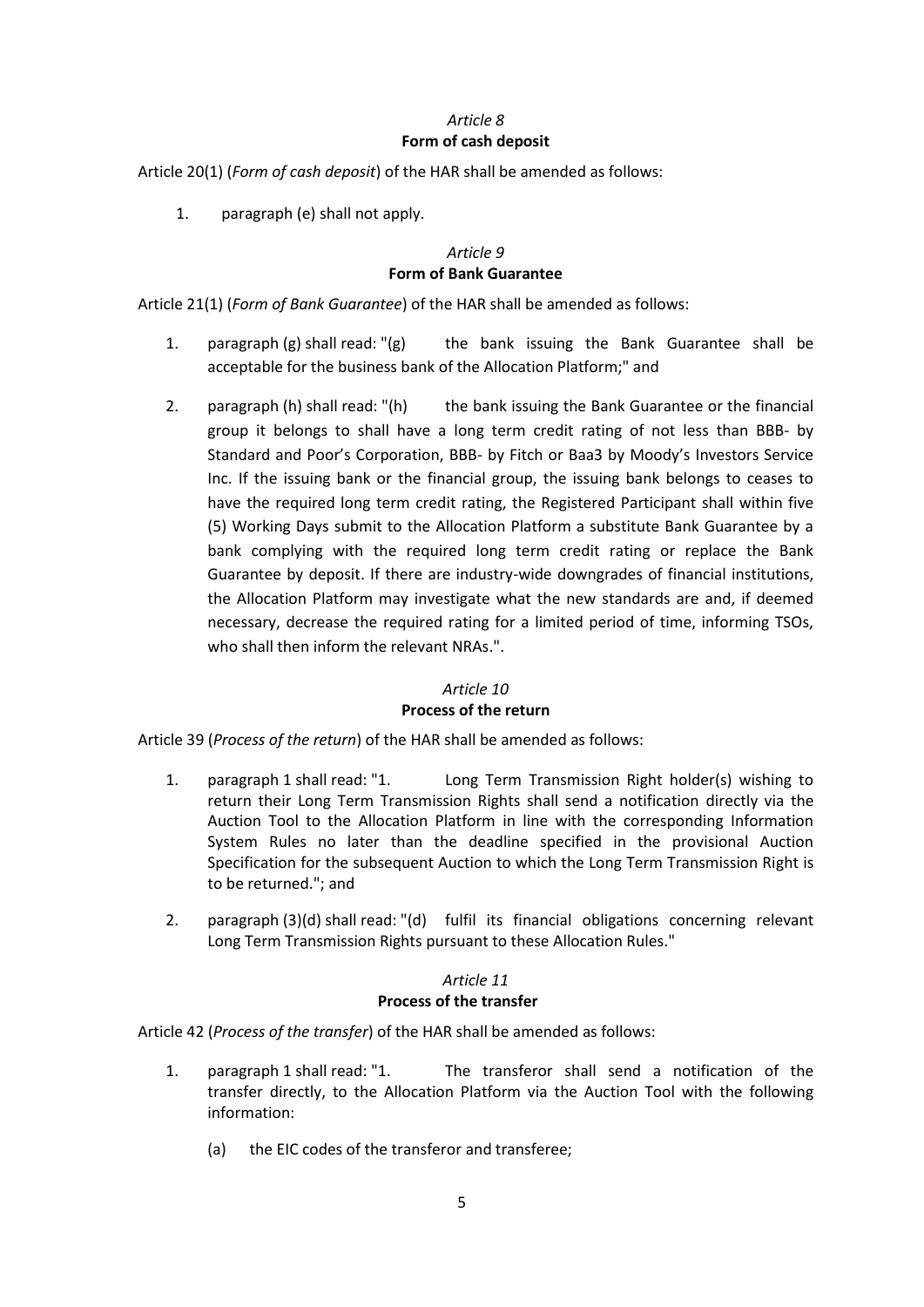- (b) the time period of the transfer including the start and end dates and hours; and
- (c) the volume (MW) of the transferred Long Term Transmission Right in whole MW(s) defined per hour."; and
- 2. paragraph 3(b) shall read: "(b) the transferor has fulfilled its financial obligations concerning relevant Long Term Transmission Rights pursuant to this Allocation Rules regardless whether the transferor transfers all or only part of its Long Term Transmission Rights and even in the case of multiple transfers among several Registered Participants;".

# *Article 12* **Nomination of Physical Transmission Rights**

Article 46 (*Nomination of Physical Transmission Rights*) of the HAR shall be amended as follows:

1. paragraph 1(c) and paragraph 3 shall not apply.

#### *Article 13*

#### **Triggering events and consequences of curtailment on Long Term Transmission Rights**

Article 56 (*Triggering events and consequences of curtailment on Long Term Transmission Rights*) of the HAR shall be amended as follows:

- 1. paragraph 3 shall read: "3. Long Term Transmission Rights may be curtailed after the Day Ahead Firmness Deadline in accordance with applicable national legislations."; and
- 2. paragraph 5 shall read: "5. In case of curtailment, the affected Registered Participant is entitled to receive reimbursement or compensation according to:
	- (a) Article 14 (*Day Ahead Firmness deadline*) of this Annex (instead of the rules set out in Article 58 (*Day Ahead Firmness deadline*) of the HAR);
	- (b) Article 15 (*Compensation for curtailments to ensure operation remains within Operational Security Limits before the Day Ahead Firmness Deadline*) of this Annex (instead of the rules set out in Article 59 (*Compensation for curtailments to ensure operation remains within Operational Security Limits before the Day Ahead Firmness Deadline*) of the HAR);
	- (c) Article 16 (*Reimbursement for curtailments due to Force Majeure before the Day Ahead Firmness Deadline*) of this Annex (instead of the rules set out in Article 60 (*Reimbursement for curtailments due to Force Majeure before the Day Ahead Firmness Deadline*) of the HAR); and
	- (d) Article 17 (*Reimbursement or compensation for curtailments due to Force Majeure of emergency situation after the Day Ahead Firmness Deadline*) of this Annex (instead of the rules set out in Article 61 (*Reimbursement or compensation for curtailments due to Force Majeure of emergency situation after the Day Ahead Firmness Deadline*) of the HAR).".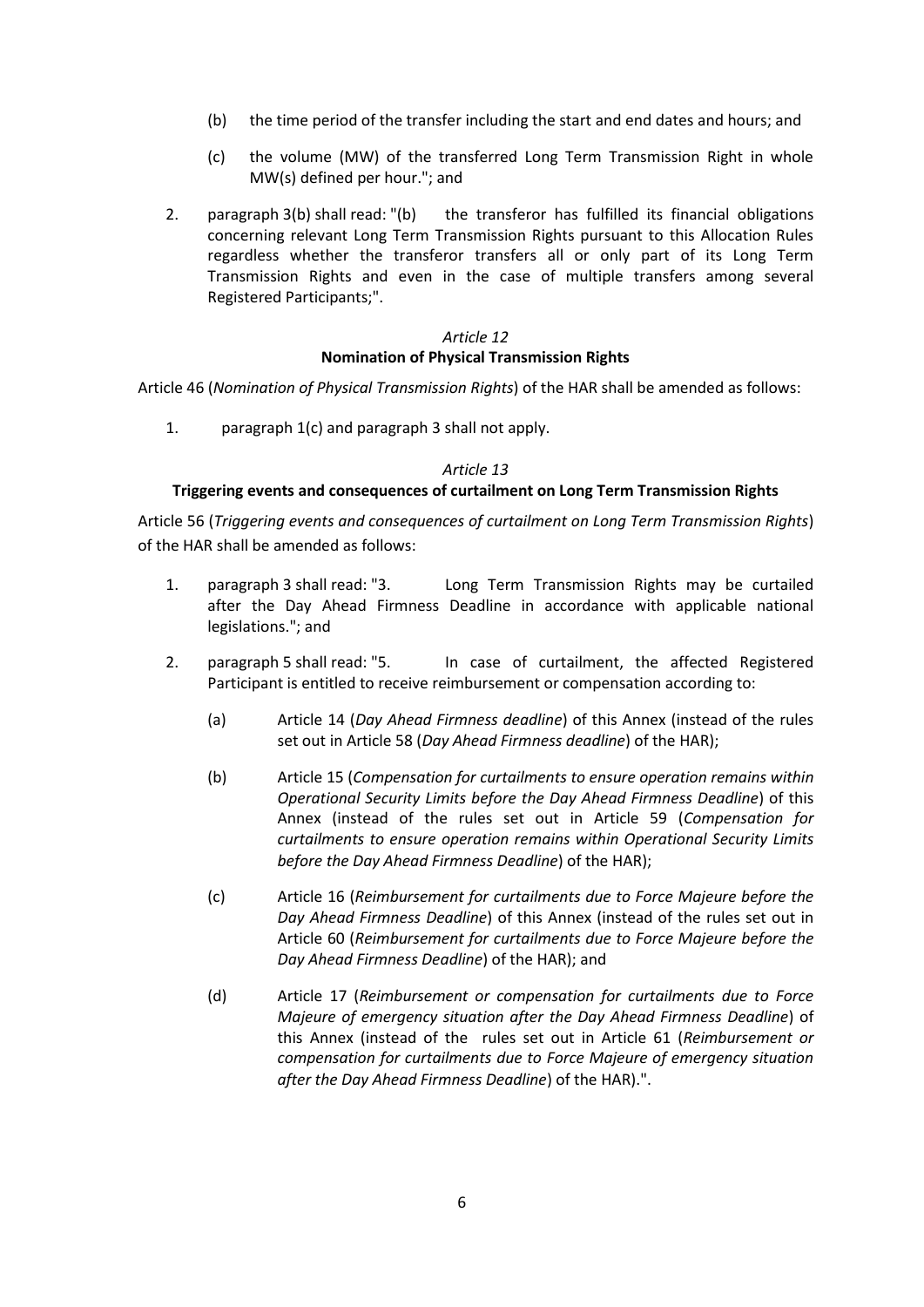# *Article 14* **Day Ahead Firmness deadline**

Article 58 (*Day Ahead Firmness deadline*) of the HAR shall be amended to read as follows: "The Allocation Platform shall publish on its website and take into account for the calculation of compensation for curtailed Long Term Transmission Rights the Day Ahead Firmness Deadline which for the purpose of these Allocation Rules is set at 07:00 a.m.".

#### *Article 15*

# **Compensation for curtailments to ensure operation remains within Operational Security Limits before the Day Ahead Firmness Deadline**

Article 59(1) (*Compensation for curtailments to ensure operation remains within Operational Security Limits before the Day Ahead Firmness Deadline*) of the HAR shall be amended to read as follows:

- 1. paragraph 1 shall read: "1. In cases of curtailment to ensure operation remains within Operational Security Limits before the Day Ahead Firmness Deadline the compensation for each affected hour and Registered Participant shall be calculated as the Long Term Transmission Rights in MW per hour corresponding to the difference between the allocated Long Term Transmission Rights held by the Registered Participant before and after the curtailment multiplied by the Marginal Price of the initial Auction.";
- 2. paragraph 2, 3, 4 shall not apply.

#### *Article 16*

# **Reimbursement for curtailments due to Force Majeure before the Day Ahead Firmness Deadline**

Article 60 (*Reimbursement for curtailments due to Force Majeure before the Day Ahead Firmness Deadline*) of the HAR shall be amended to read as follows: "In the case of Force Majeure before the Day Ahead Firmness Deadline, holders of curtailed Long Term Transmission Rights shall be entitled to receive a reimbursement equal to the price of the Long Term Transmission Rights set during the Long Term Transmission Rights Allocation Process, which for each affected hour and Registered Participant shall be calculated as the Long Term Transmission Rights in MW per hour corresponding to the difference between the allocated Long Term Transmission Rights held by the Registered Participant before and after the curtailment multiplied by the Marginal Price of the initial Auction.".

#### *Article 17*

# **Reimbursement or compensation for curtailments due to Force Majeure or emergency situation after the Day Ahead Firmness Deadline**

Article 61 (*Reimbursement or compensation for curtailments due to Force Majeure of emergency situation after the Day Ahead Firmness Deadline*) of the HAR shall be amended to read as follows: "In the event of Force Majeure or an emergency situations after the Day Ahead Firmness Deadline, holders of curtailed Long Term Transmission Rights shall be entitled to receive a reimbursement equal to the price of the Long Term Transmission Rights set during the Long Term Transmission Rights Allocation Process, which for each affected hour and Registered Participant shall be calculated as the Long Term Transmission Rights in MW per hour corresponding to the difference between the allocated Long Term Transmission Rights held by the Registered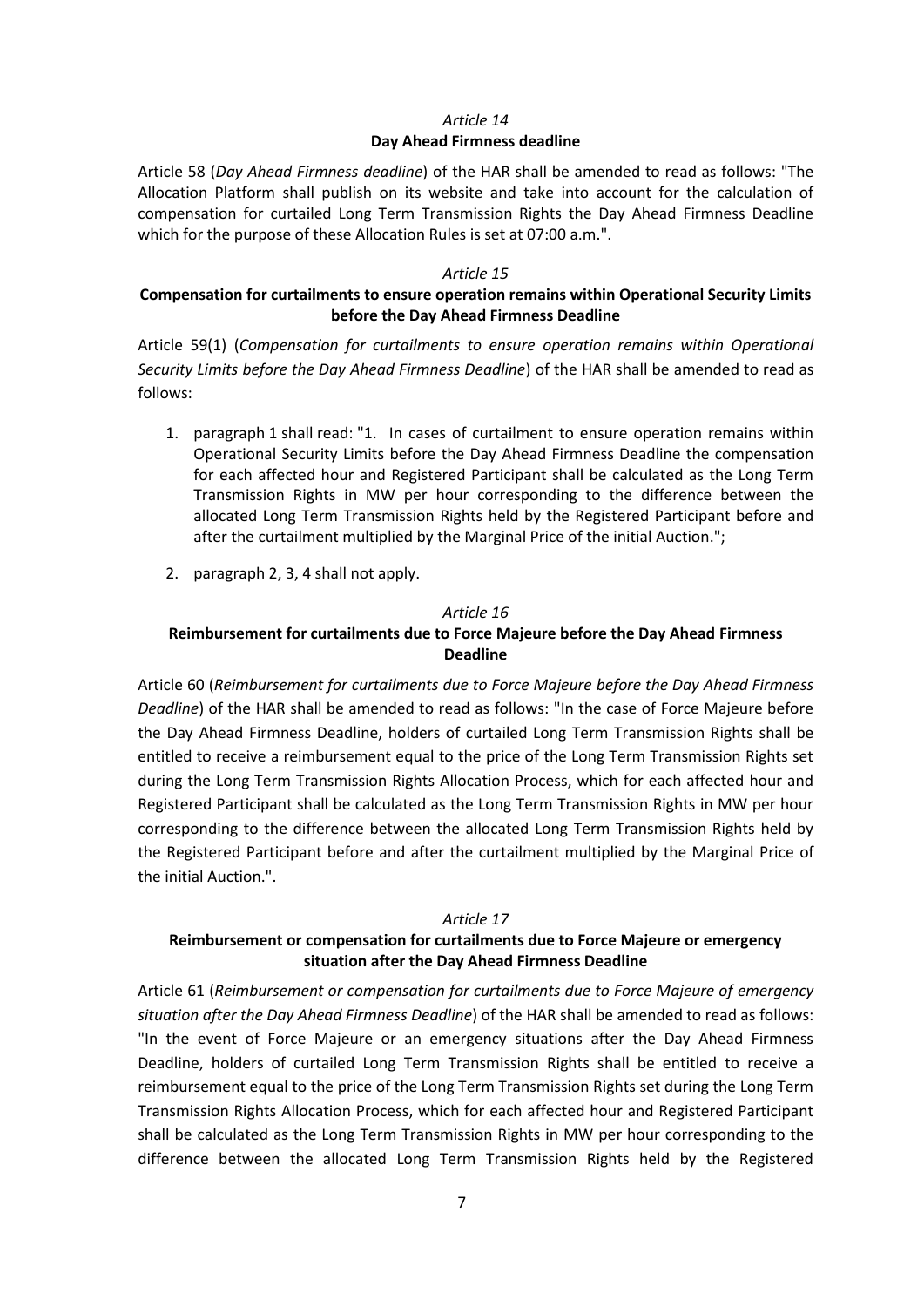Participant before and after the curtailment multiplied by the Marginal Price of the initial Auction.".

#### *Article 18* **Invoicing and payment conditions**

Article 65 (*Invoicing and payment conditions*) of the HAR shall be amended as follows:

- 1. paragraph 1 shall read: "1. Payments shall be settled before the start of the Product Period if the Auction timeline allows so. If the Cross Zonal Capacity product has a duration of more than one (1) month, each monthly instalment shall be settled in the second  $(2<sup>nd</sup>)$  month preceding the month of delivery, by the deadline specified in Auction Calendar, published on Allocation Platform website.";
- 2. paragraph 2 shall read: "2. The Allocation Platform shall issue invoices for payments for all Long Term Transmission Rights on a monthly basis in accordance with Auction Calendar, published on Allocation Platform website.";
- 3. paragraph 4 shall read: "4. The Allocation Platform shall send the invoice by both, email and post, to the Registered Participant at the email and address of the financial contact person submitted in accordance with Article 9(1)(h) or it should make it available to the Registered Participant via the Auction Tool. The date of issuance of the invoice shall be the date on which the email is sent or the date when the invoice is made available via the Auction Tool if this is done during Working Hours or the next day if sent after Working Hours.";
- 4. paragraph 5 shall read: "5. In the cases of curtailment of Long Term Transmission Rights, the Allocation Platform will issue a credit note for the reimbursement, not later than the tenth  $(10<sup>th</sup>)$  Working Day of the following month. In the cases of return of Long Term Transmission Rights according to Article 40 or remuneration of Long Term Transmission Rights according to Article 48, the Registered Participant shall issue invoice to the Allocation Platform and submit it via email and in hard copy to the addresses published on the Allocation Platform website.";
- 5. paragraph 6 and 7 shall not apply:
- 6. paragraph 8 shall read: "8. The payments due may be netted by the Allocation Platform, upon request of Registered Participant, taking into account the amount as set forth in paragraph 3 and 5 of Article 65 of these Allocation Rules.";
- 7. paragraph 9 shall read: "9. The Registered Participant shall settle payment obligations resulting from paragraph 3 or paragraph 8 of Article 65 of these Allocation Rules, within ten (10) Working Days after the date of issuance of the invoice.";
- 8. paragraph 10 shall read: "10. Payments by the Registered Participant as set forth in paragraph 3 of this Article shall be collected through transaction to the account of the Allocation Platform specified on the invoice by indicating the invoice reference."
- 9. paragraph 11 shall read: "11. The Allocation Platform shall settle payment obligations resulting from paragraph 5 or paragraph 9 of Article 65 of these Allocation Rules, within fifteen (15) Working Days after the date of the receipt of the invoice."; and
- 10. paragraph 14 shall read: "14. All bank fees shall be covered by the Registered Participant.".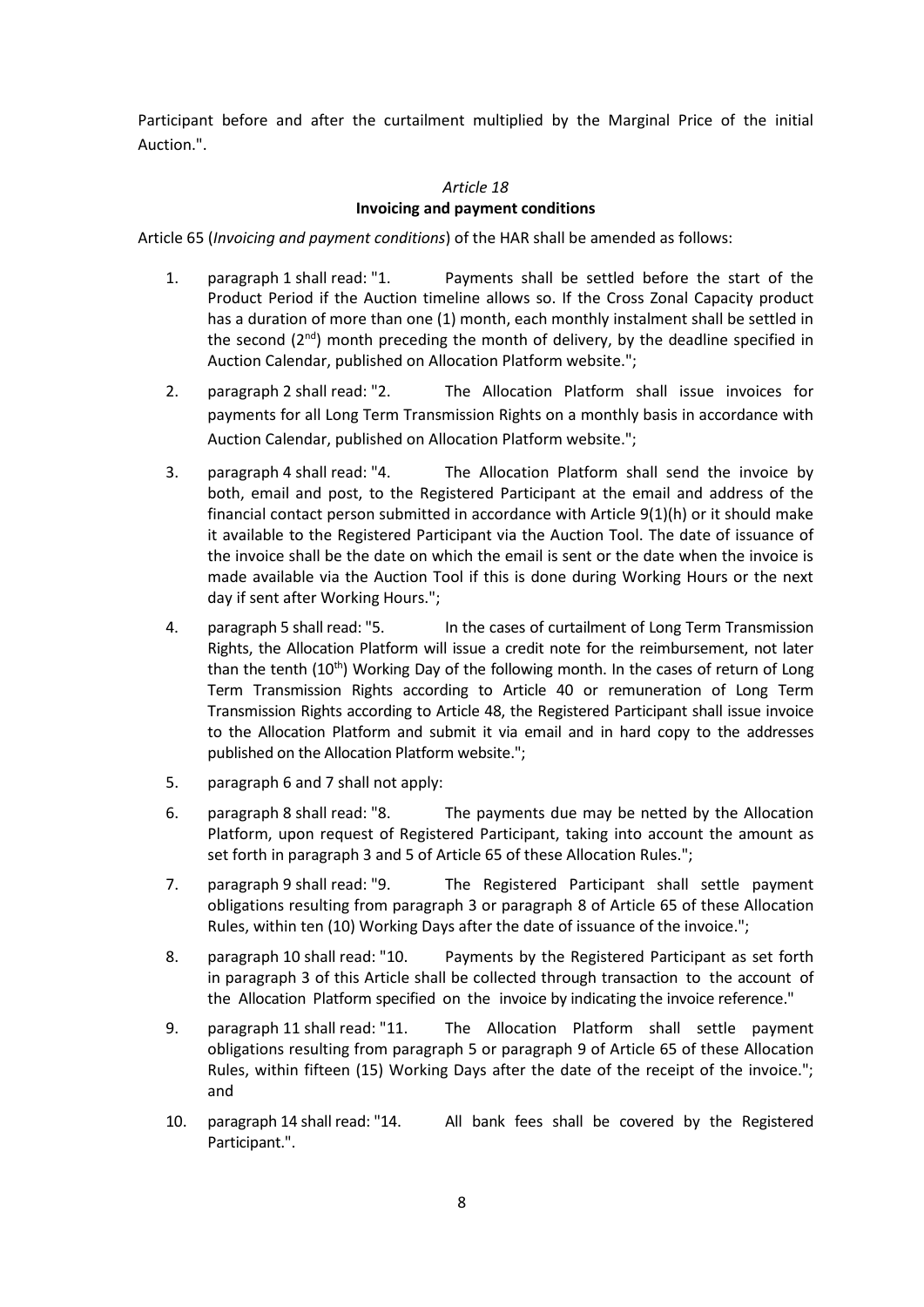## *Article 19* **Governing law**

Article 77 (G*overning law*) of the HAR shall be amended to read as follows: "These Allocation Rules shall be governed by and construed in all respects in accordance with the law of Belgium, as specified in Participation Agreement.".